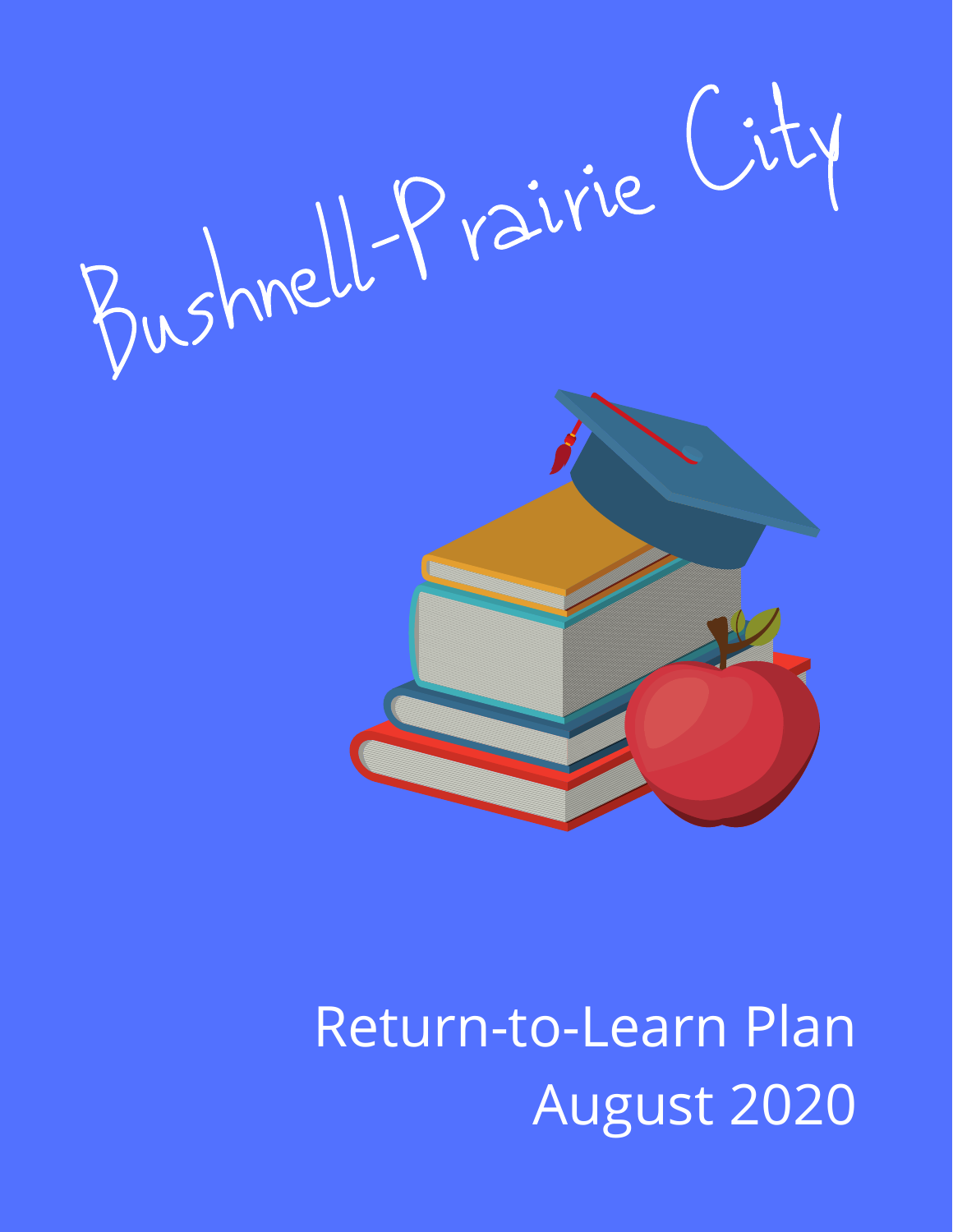# **Table of Contents**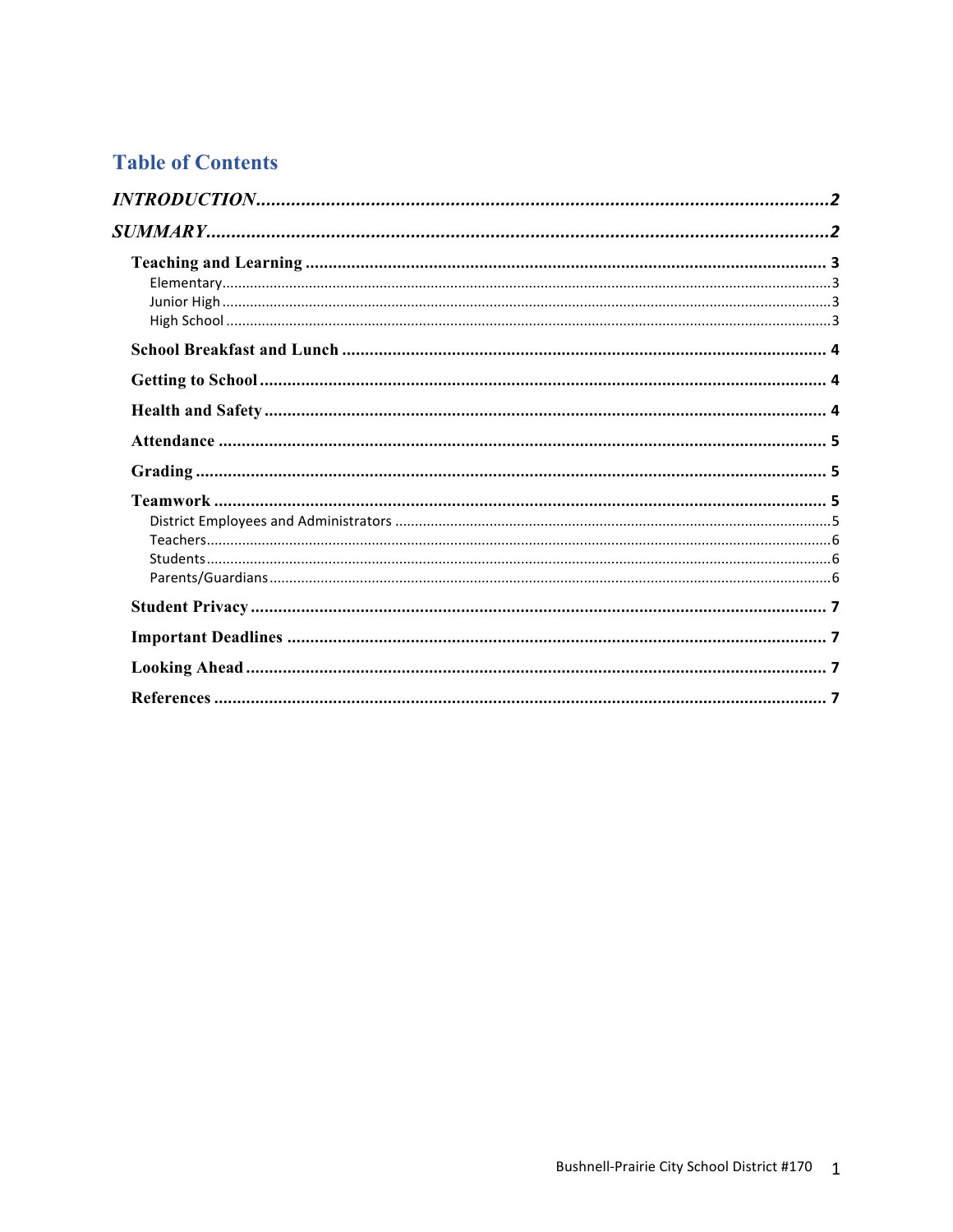# INTRODUCTION

As the state entered Phase IV of Restore Illinois, a guidance document developed by the Illinois State Board of Education and the Illinois Department of Public Health was provided to school districts to support planning for a return to in-person instruction. The Return-to-Learn Plan developed by the Bushnell-Prairie City District Leadership team and school personnel and approved by the B-PC Board of Education will comply with that guidance. This plan is fluid and may change based upon direction and mandates issued from state agencies. The District will work hard to provide timely communication with our school community of any significant changes to the current learning plan and/or important information that is received. During Phase IV, current guidelines provided by the Illinois State Board of Education and the Illinois Department of Public Health:

- Require use of appropriate personal protective equipment (PPE), including face coverings;
- Prohibit more than 50 individuals from gathering in one space;
- Require social distancing be observed, as much as possible;
- Require that schools conduct symptom screenings and temperature checks or require that individuals self-certify that they are free of symptoms before entering school buildings; and
- Require an increase in schoolwide cleaning and disinfection.

The plan, developed by the Leadership Team and other key school and district personnel, focused on the following:

- We believe all students should have access to high-quality instruction.
- We believe in-person instruction is the most effective model for our students.
- We recognize that consistency and structure are important for students, teachers, and families.
- We are responsible for creating and maintaining safe learning environments.

# SUMMARY

A blended model will be implemented to provide the required 5-hours of instruction; 4 hours of in-person instruction, with additional hours required remotely. The school day will begin at 8:00 am and end at 12:00 pm, Monday-Friday (excluding holidays and days of non-student attendance). Students who wish to eat breakfast in their classroom may begin arriving at 7:30 am. All other students should plan to arrive by 8:00 am to begin their school day.

Teachers return to school for the 2020-2021 school year on Monday, August 17. Students return to school on Wednesday, August 19. The first three days of school will be used to teach students how to engage in remote learning in this new blended model (i.e. contact their teacher, submit assignments, seek assistance, etc.). Teachers will also maintain a Google Classroom platform to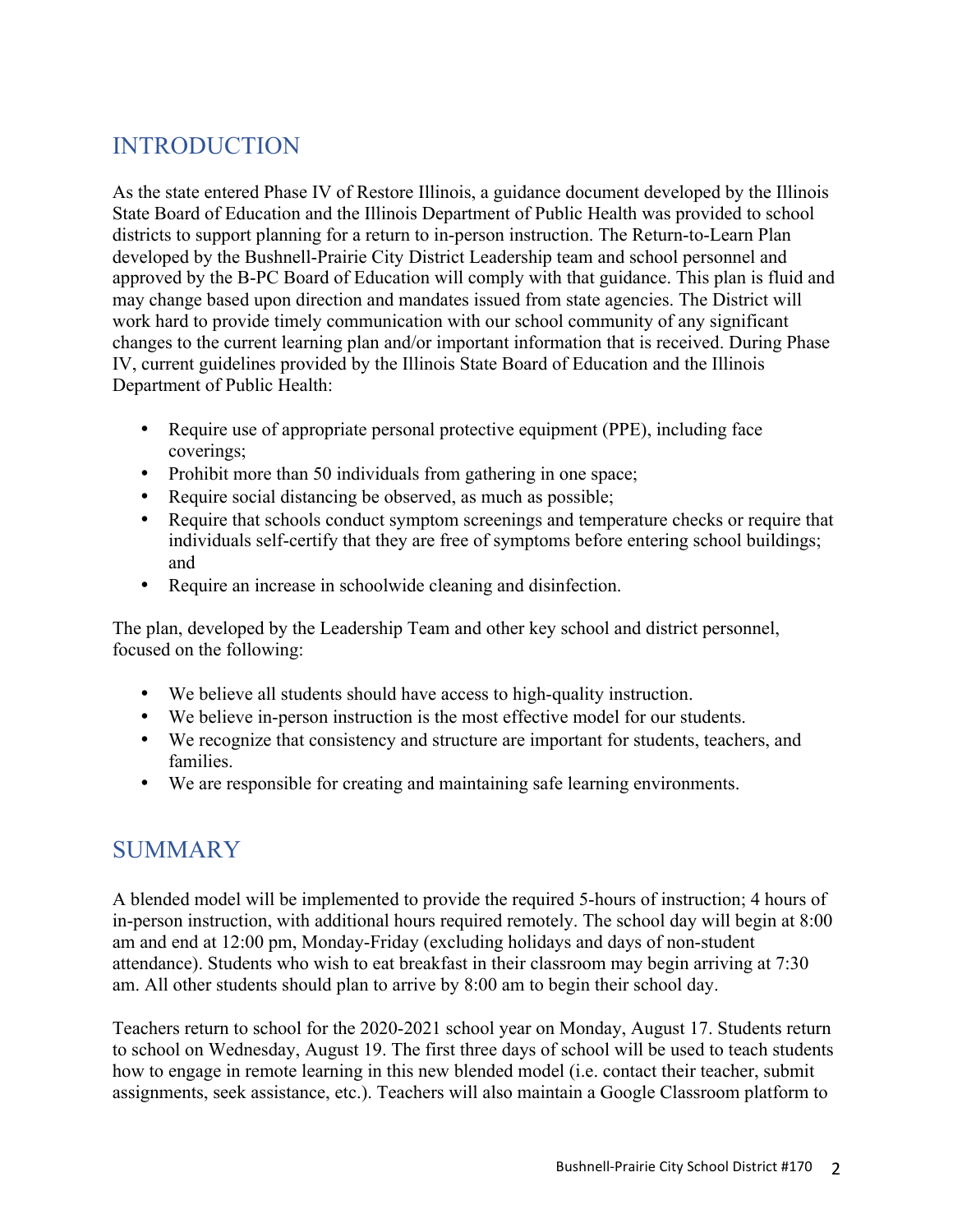support those students who choose not to return to in-person instruction and instead, engage in remote learning. Video conferencing platform, Google Meet will be used for special education students working with a special educator to insure confidentiality. All students will be provided with a Chromebook. The District is currently working to provide hot spot technology to students who do not have Internet access.

Daily attendance is expected, and teachers will utilize traditional grading. Teachers will be available in the afternoons until 3:15 pm for scheduled student consultation or assistance and to manage remote learning. Visitors to school buildings are discouraged.

If you are not planning on sending your child back to school, but instead he/she will be participating in remote learning\* only, please contact your school office no later than Friday, August 7, 2020. It is assumed that if you have not contacted the school office, your child will attend in-person learning.

\*Please note: Remote learning is not the same as home schooling. Students who participate in remote learning are those who have completed the registration process; are enrolled in a specific grade and/or courses; and are subject to all policies and procedures established by the District.

# Teaching and Learning

#### *Elementary*

In-person instruction will focus on reading/language arts and mathematics in grades K-5; with social studies, science, art, music, and physical education provided remotely. Intervention and special education will be provided from 8:00 am to 12:00 pm while students are in attendance during in-person instruction, and remotely as needed. Lockers will not be used, and students will maintain their materials in their backpacks and/or classrooms. Our pre-K students will attend from 8:00 am to 10:30 am.

# *Junior High*

Six (6) class periods will be provided that include 1) language arts, 2) literature, 3) science, 4) mathematics, 5) social studies, and 6) physical education. Electives, with the exception of Chorus, will be offered remotely. Chorus will not be offered due to the increased risk of exposure to airborne illnesses. Special education will be provided from 8:00 am to 12:00 pm while students are in attendance during in-person instruction and remotely, as needed. Students will remain with their grade level group in a classroom and teachers will rotate classrooms. Lockers will not be assigned, and students will maintain their materials in their backpacks and/or classrooms.

# *High School*

Six (6) class periods will be provided that include all course offerings with the exception of Chorus, Foods and Nutrition, and Food Science (due to the increased risk of exposure to airborne illnesses) and Freshman Seminar (to allow for enrollment in electives). Physical Education will be offered remotely. Edgenuity will also be available for students in need of credit recovery and/or to obtain additional credits. Special education will be provided from 8:00 am to 12:00 pm while students are in attendance during in-person instruction and remotely, as needed. Students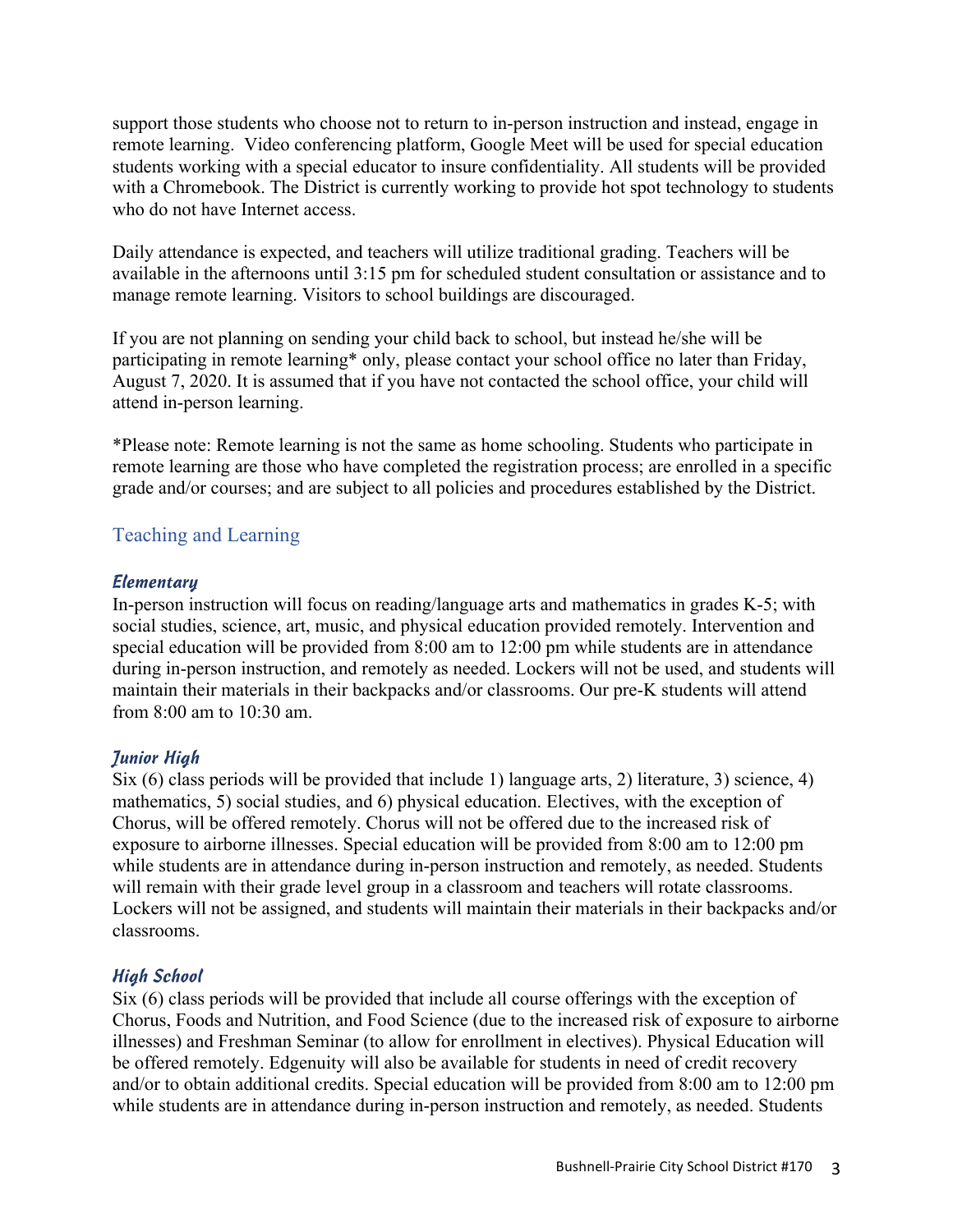will be assigned to specific groups and dismissed during passing times to avoid large numbers in the hallway, and lockers will not be assigned. Students will maintain their materials in their backpacks and/or classrooms. Dismissal will be staggered to avoid large numbers in the hallways.

### School Breakfast and Lunch

Breakfast and lunch will be available. Breakfast will be provided to students as they enter the building to eat in their classroom (Elementary) or  $1<sup>st</sup>$  period class (Junior High and High School). Lunch will be provided to students at the end of the day (loaded onto buses for bus riders and distributed to other students as they exit the building). Parents of students who participate in remote learning only should contact their school office if they would like to pick breakfast or lunch up at school for their child(ren).

# Getting to School

Traditional busing for those who qualify will be provided; however, parents/guardians are strongly encouraged to transport their students if possible due to the difficulty to maintain social distancing on buses. Students who ride the bus will be required to have a face mask and their temperature taken by staff prior to boarding. The District will not be able to transport any student who does not have a face mask and/or any student who has a temperature above 100.4°. Parents should remain at the bus stop until their child has been screened and allowed to board the bus to insure adequate supervision. Students will be required to remain in their assigned seat and continue to wear their face mask throughout the remainder of the school day. If you are not able to drive your child(ren) to school and are eligible for busing, it is important that you notify your school office that you need busing no later than Friday, August 7, 2020. This will allow for adequate time to develop routes (if needed) and to assign health monitors.

Students who walk to school, drive to school, or who are dropped off will be required to wear a face mask and their temperature taken prior to entering school buildings. Queue lines will be established at each school building that promote social distancing while students wait to enter the building.

# Health and Safety

All staff (including bus drivers) will undergo a health screening prior to starting their day. As required by the Illinois Department of Public Health, except while eating and during band, face coverings must be worn at all times in school buildings, even when social distance is maintained. All individuals in a school building must wear a face covering unless they have a medical contraindication provided by a medical physician, are under 2 years of age, have trouble breathing, or are unconscious, incapacitated, or unable to remove the face covering without assistance. Face masks do not need to be N95 (medical grade), but do need to adequately and completely cover the mouth and nose.

The District will not be able to allow any student or staff member who has a temperature above 100.4° to attend school until he/she has been free of an elevated temperature for 72 hours without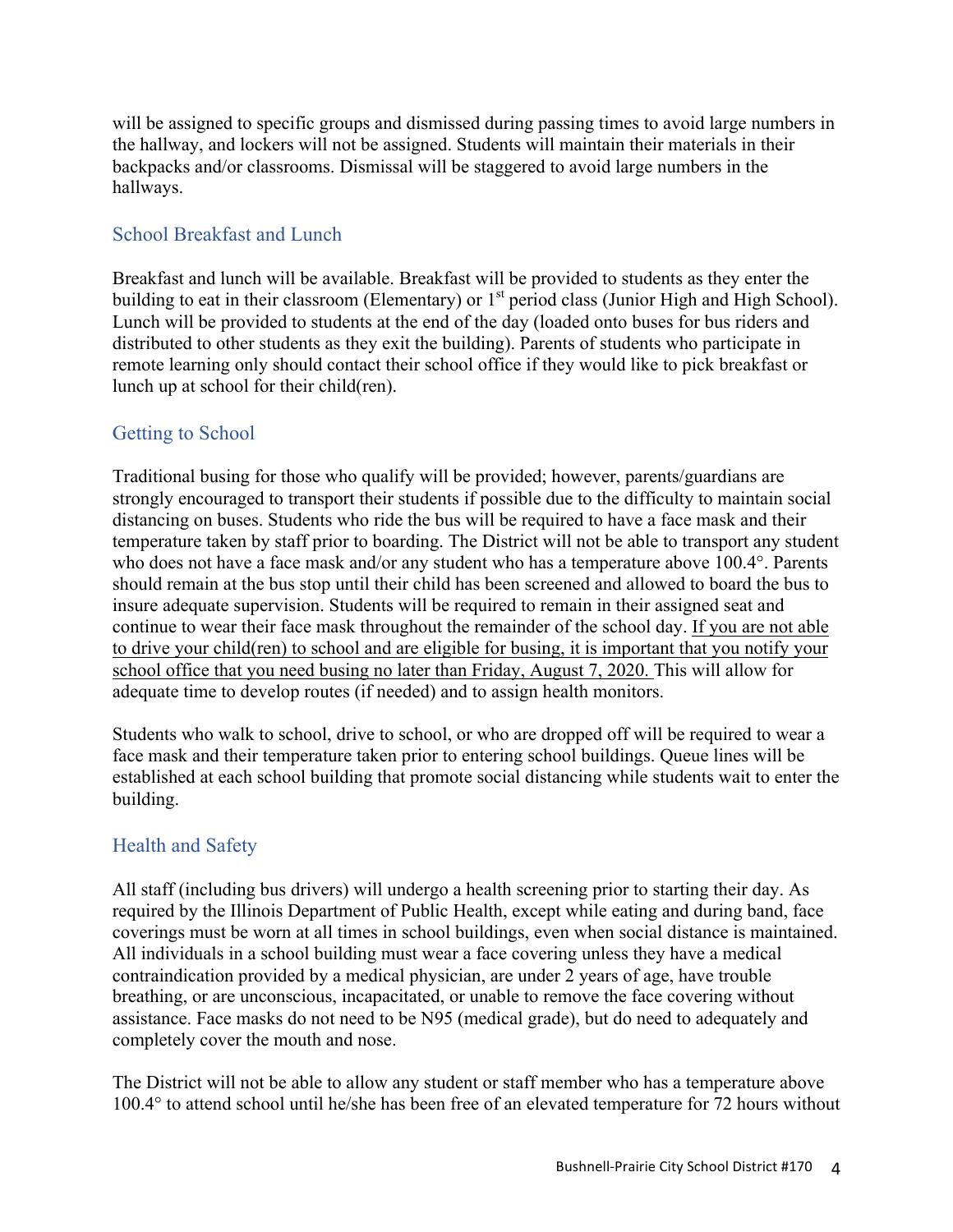medication. Frequent cleaning of all hard surfaces will occur continuously throughout the day and again once students have been dismissed for the day. Hand sanitizer will be provided in every classroom for student use when they enter and exit and handwashing will be encouraged.

Comfort and emotional health and safety is also important. Frequent breaks and learning outside (when appropriate) will also be encouraged and occur continuously throughout the day. Teachers will vigilant in monitoring students' need for a break from the masks and limited movement until over time, stamina and tolerance increases.

Any staff member or student who tests positive for COVID-19 or who shows signs or symptoms of illness (fever, cough, shortness of breath or difficulty breathing, chills, fatigue, muscle and body aches, headache, sore throat, new loss of taste or smell, congestion or runny nose, nausea, vomiting, or diarrhea) should contact their school office, seek medical attention, self-isolate, and follow CDC guidelines to know when to discontinue isolation. Anyone who has had contact with someone who tested positive for COVID-19 or is suspected of having COVID-19 infection should contact their school office, isolate at home, and monitor symptoms for 14 days. Anyone who did not have close contact will be able to return to school after appropriate cleaning and disinfection has occurred. Close contact is defined as within 6 feet and for more than 15 minutes. In the event a staff member or student tests positive for COVID-19, the District will notify the McDonough County Health Department and school community while maintaining confidentiality. The District will continue to work with the McDonough County Health Department and the Illinois Department of Public Health to ensure compliance with current and changing regulations.

# **Attendance**

Attendance will be taken at the beginning of the day (Elementary) and at the beginning of each class period (Junior High and High School). If a student is unable to attend, the parent/guardian should contact the school office. As is customary when school is in session, if no call is received by the school office for a student who is not in attendance, he/she will be marked unexcused. Students who participate remotely will have their daily attendance monitored through Google Classroom participation.

# Grading

Teachers will be responsible for assessing student work and assigning traditional grades (Junior High and High School) and performance descriptors (Elementary). Teachers will be providing feedback during in-person instruction and via Google Classroom.

# Teamwork

# *District Employees and Administrators*

To ensure student success during blended learning, district staff and administrators will provide

- teaching materials and digital resources for teachers;
- appropriate learning materials and digital resources for students;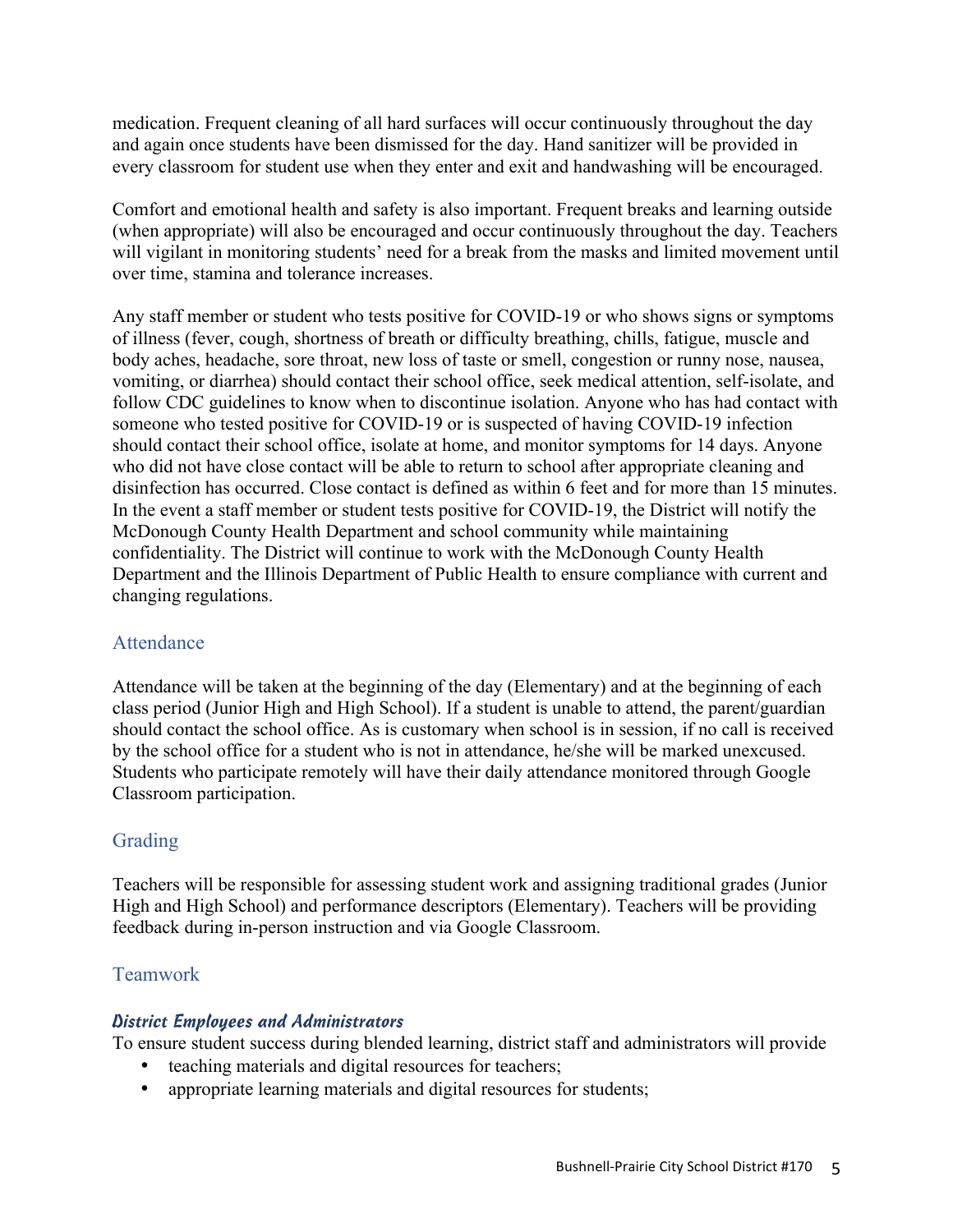- resources, training, and support for families to support online access for all students;
- outreach to students and families;
- trained staff to conduct health screenings; and
- cleaning supplies, training, and staff to maintain safe and clean learning environments.

#### *Teachers*

To maximize time, promote learning, and maintain communication, teachers will

- utilize Google Classroom and Google Meet to develop assignments, due dates; communicate student progress, and take attendance of remote learners;
- organize and assemble student supplies to support remote learning and/or activities introduced during in-person instruction;
- monitor and support students' academic and social/emotions needs;
- take daily attendance during in-person instruction;
- work closely with families to ensure students stay engaged in learning; and
- develop a schedule that supports remote learning, allows for consultation, and 1:1 assistance.

#### *Students*

To stay engaged in learning, students will

- attend all in-person instruction (if possible);
- bring their Chromebook and charger to school every day;
- utilize Google Classroom to complete and submit work, and communicate with their teachers;
- show care and responsibility of issued Chromebooks; and
- ask for help or clarification when needed.

# *Parents/Guardians*

To support student learning and safety, and maintain home-school connections, parents/guardians will

- maintain current contact information (phone numbers, email) in Skyward;
- download communication apps onto mobile devices;
- work closely with teachers to address student learning needs;
- notify the school office or teacher of any barriers to remote learning;
- provide a space and basic school supplies at home for your child to complete remote learning activities;
- encourage care and responsibility of issued Chromebooks;
- keep a child home if he/she exhibits any of the following symptoms (fever, cough, shortness of breath or difficulty breathing, chills, fatigue, muscle and body aches, headache, sore throat, new loss of taste or smell, congestion or runny nose, nausea, vomiting, or diarrhea);
- provide a mask for you child every day they attend school; and
- remain at the bus stop until your child is allowed to board (bus riders only).